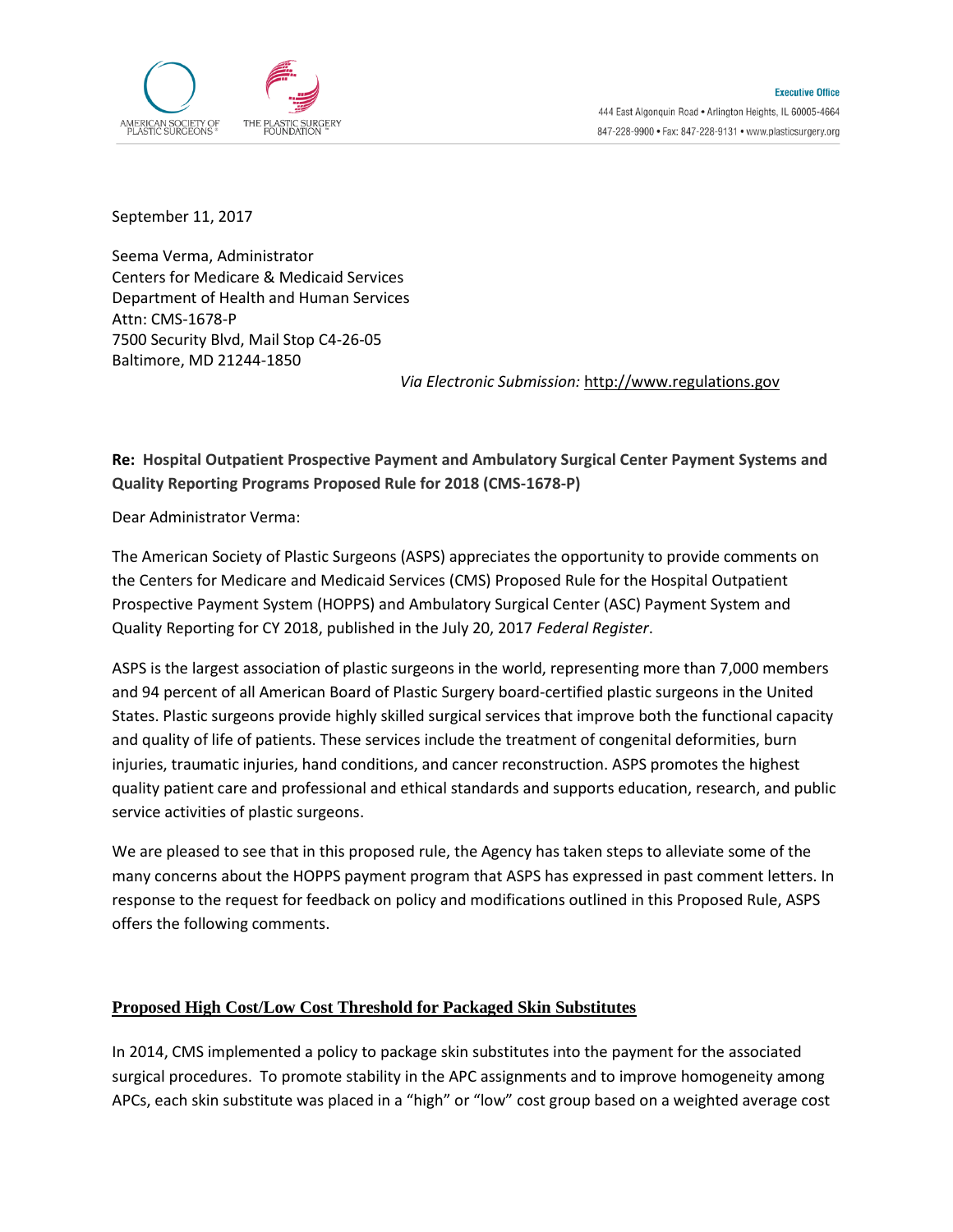for all skin substitute products. Any new packaged skin substitute product without pricing information would be assigned to the lost cost category. Recognizing that the average sales price may disadvantage products sold in large sizes, in 2015, the Agency introduced the concept "average mean unit cost," to further refine how established and new products would be placed into appropriate reimbursement groups and ultimately paid. The new policy forced some products that were in the "high" cost group into the "low" cost group. By 2017, CMS was using a geometric mean unit cost (MUC) or Per Day Cost (PDC) to categorize products by a dollar threshold; once again shifting products from one cost group to another. The results have introduced significant variations in payment policy, as well as total reimbursement from year to year for services that include skin substitutes. This has been a source of frustration for many surgeons.

In this proposed rule, CMS has indicated it is willing to limit year-to-year fluctuations in the reimbursement formula for skin substitutes, while further study of the issue takes place. For 2018, services identified as high cost in 2017 would remain in that category, and any new skin substitute products without claims data to calculate a geometric MUC or PDC will be assigned to a cost category based on the product's average sales price (ASP) plus 6 percent, wholesale acquisition (WAC) plus 6 percent, or 95 percent of average wholesale price (AWP).

ASPS appreciates the Agency's willingness to address price fluctuations and supports the need for further study of the process used to reimburse for skin substitutes. We concur that new skin substitutes with pricing information should be assigned to a cost category based on the product's ASP plus 6%, wholesale acquisition (WAC) plus 6 percent, or 95 percent of average wholesale price (AWP). We remain concerned, however, that without specific edits to alert the need for reporting packaged skin substitutes when appropriately provided during a surgical procedure, the Agency will continue to make reimbursement decisions based on faulty data.

As such, and to ensure quality care and fair pricing, ASPS encourages the Agency to develop claim edits as well as educational materials to alert providers of the need to report skin substitutes and to develop web-based learning modules to provide information on how a standardized reporting process for skin substitute products can help provide stability in the reimbursement calculations of surgical procedures that frequently require skin substitute products.

## **Quality Reporting**

The Hospital Outpatient Quality Reporting (OQR) Program is generally aligned with the quality reporting program for hospital inpatient services, with a focus on measures that have a high impact and support national priorities for improved quality and efficiency of care. To the extent possible, the Agency tries to align quality metrics of the various quality reporting programs.

In this proposed rule, the Agency is seeking feedback on the inclusion of social risk factors to improve outcomes. ASPS concurs that this type of data may offer the potential to better calibrate cost and